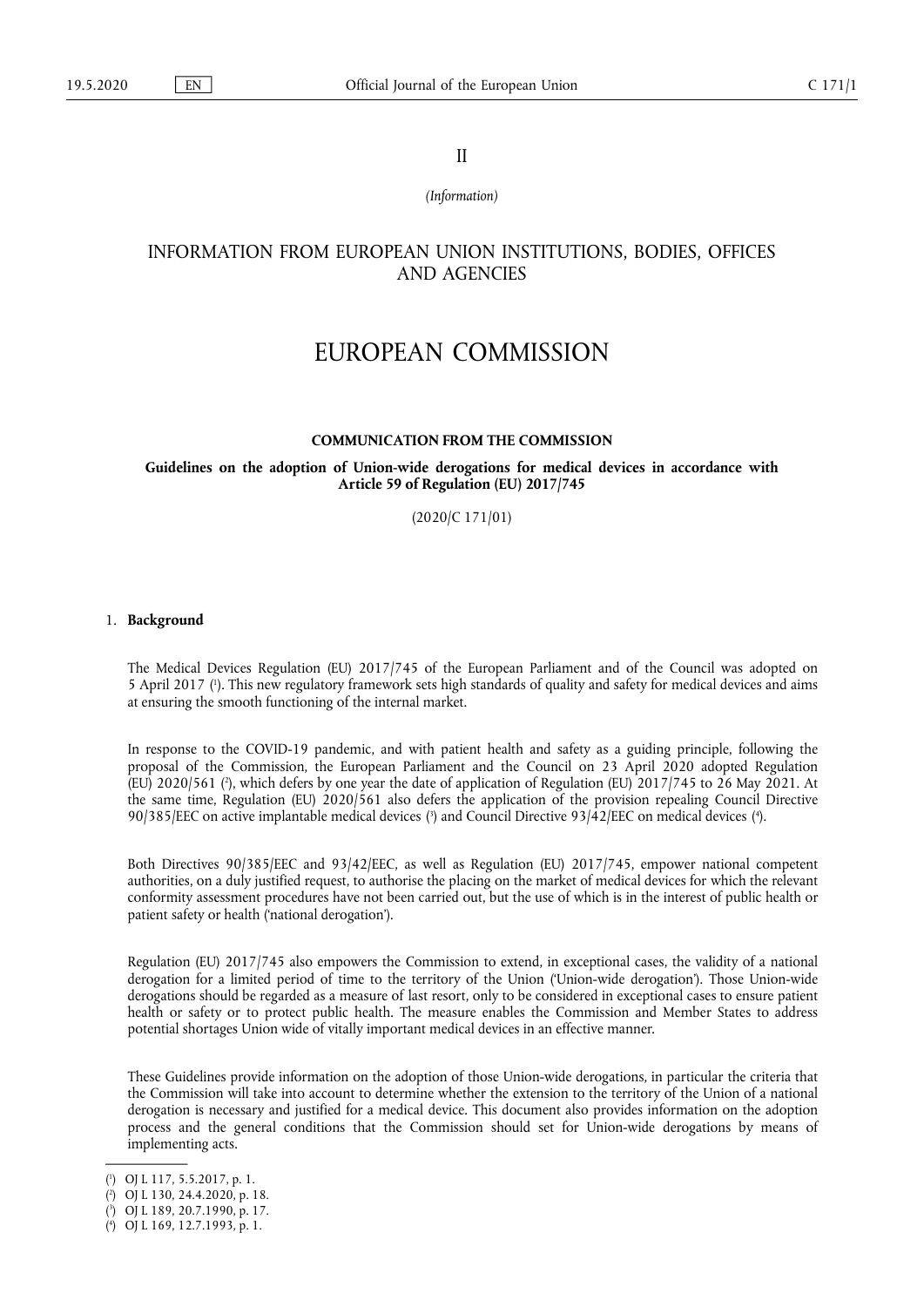# 2. **Legal basis**

Article 59 of Regulation (EU) 2017/745 provides that national competent authorities may authorise, on duly justified request, the placing on the market and putting into service within the territory of the Member State concerned, of a specific device for which the conformity assessment procedures referred to in Article 52 of Regulation (EU) 2017/745 or, for the period from 24 April 2020 to 25 May 2021, Article 9(1) and (2) of Directive 90/385/EEC or Article 11(1) to (6) of Directive 93/42/EEC, have not been carried out but use of which is in the interest of public health or patient safety or health ( 5 [\).](#page-1-0)

<span id="page-1-3"></span><span id="page-1-2"></span>Pursuant to Article 59(2) of Regulation (EU) 2017745, Member States shall inform the Commission and other Member States of any national derogation granted for a medical device. To facilitate this process and to strengthen coordination between the Member States, the Commission will set up and administer a central repository ( 6 [\)](#page-1-1) allowing national competent authorities to share with the Commission and each other information on the derogations they have granted.

There is no legal obligation to inform the Commission and other Member States of national derogations adopted prior to 24 April 2020. However, Article 59(2), second subparagraph, sets out that Member States may submit a notification to the Commission in order to ensure that those national derogations can be considered for the purpose of adopting Union-wide derogations. In this case, the national notifications should be submitted to the central repository mentioned above.

Pursuant to Article 59(3) of Regulation (EU) 2017/745, the Commission, in exceptional cases relating to public health or patient safety or health, may, by means of an implementing act, extend for a limited period of time the validity of a national derogation granted by a Member State in accordance with the above-mentioned provisions, to the territory of the Union and set the conditions under which the device may be placed on the market or put into service. The Commission may adopt Union-wide derogations only in response to national derogations notified to the Commission by a Member State.

# 3. **General requirements**

In considering the adoption of a Union-wide derogation, in a first step the Commission will consult the Member States, by means of the Medical Device Coordination Group (MDCG) established under Regulation (EU) 2017/745, to identify whether a notified national derogation for a certain medical device could be of Union relevance.

Where it has been determined that there could be Union-relevance, in a second step the Commission will assess whether the procedural requirements referred to in sub-section A have been met. In a third step, the Commission, based on the requirements referred to in sub-section B, will determine whether adopting a Union-wide derogation in the case at hand would be duly justified.

### A. *Procedural requirements*

- 1. At least one national derogation has been granted and notified to the Commission for the medical device in question;
- 2. For each notified national derogation, the complete set of justifications that were taken into account when granting the notified national derogation has been made available to the Commission and all other Member States;
- 3. The content of each notified national derogation in terms of validity period, specific conditions or requirements, as well as the outcome of any surveillance or monitoring activities, has been made available to the Commission and all other Member States;
- 4. Each notified national derogation clearly identifies the medical device for which it is granted, including a description of the device, the intended purpose, and the manufacturer's information;
- 5. Any (technical) documentation submitted by manufacturer(s) related to the medical device benefiting from the notified national derogation(s), as well as the outcome of the national competent authority's assessment of that submission, have been made available to the Commission and all other Member States.

<span id="page-1-0"></span>[<sup>\(</sup>](#page-1-2) 5 ) Article 1(8)(iv) of Regulation (EU) 2020/561 sets out that Article 59 of Regulation (EU) 2017/745 applies from 24 April 2020.

<span id="page-1-1"></span>[<sup>\(</sup>](#page-1-3) 6 ) The central repository service will be based on the Communication and Information Resource Centre for Administrations, Businesses and Citizens (CIRCABC).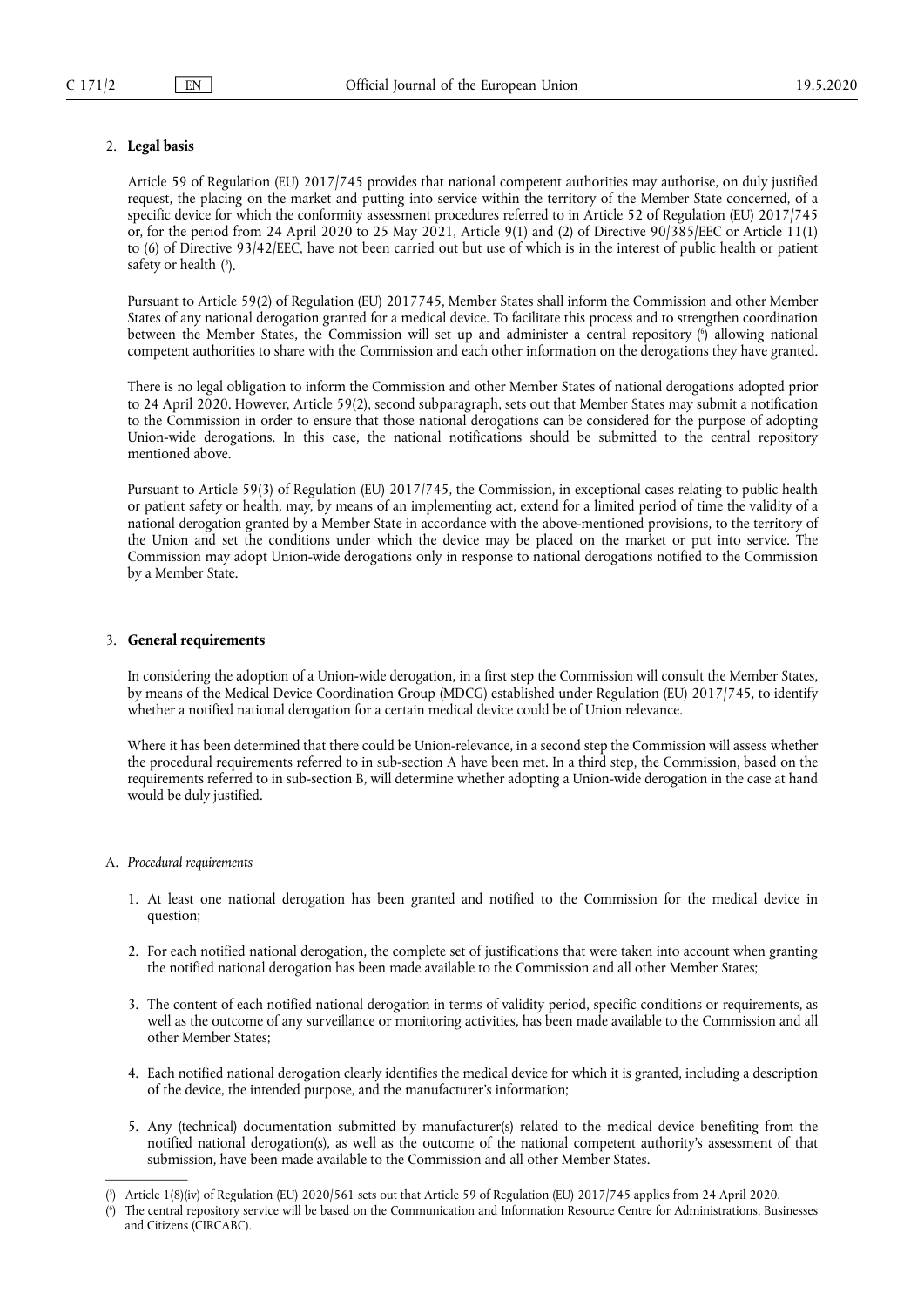- <span id="page-2-2"></span>B. *Due justification* 
	- 1. The documentation referred to in sub-section A demonstrates that the manufacturer has done what can be reasonably expected in order to complete the conformity assessment without delay or, where applicable, there is sufficient evidence that the manufacturer has been prevented from completing, or initiating, the conformity assessment due to exceptional and unforeseeable circumstances;
	- 2. The medical device(s) [\(](#page-2-0) 7 ) concerned is of vital importance relating to public health or patient safety or health;
	- 3. There is a lack of suitable substitutes available;
	- 4. Where applicable, there are no indications in the technical dossier, or from vigilance or market surveillance activities, concerning devices of previous generations or with similar characteristics, that the device could be harmful for patient health or safety or public health;
	- 5. Each notified national derogation is of temporary nature and its period of validity is limited to what can be reasonably expected necessary to complete the applicable conformity assessment procedure or, alternatively, to ensure patient safety or health or the protection of public health;
	- 6. There is clear Union-relevance for extending the validity of the notified national derogation(s) to Union territory.

The information referred to in points 1 to 5 of sub-section B is required to allow the Commission to assess whether the adoption of a Union-wide derogation would be duly justified. This additional documentation will complement the information initially notified to the Commission as part of the national derogation(s) concerned. It should in particular outline the following information:

- (a) An explanation why the conformity assessment has not been initiated or completed before the placing on the market; an explanation of the vital importance of the use of the medical device; a detailed plan on how to ensure compliance or withdrawal of the device from the market after the temporary derogation expired;
- (b) An explanation of the vital importance of the use of the medical device in the respective Member State should be supported by statement(s) of health institution(s), including the reasons for why the device cannot be substituted.

For the purpose of point 6 of sub-section B, the Commission intends to consult the Member States by means of the MDCG. The Commission will conclude whether there is Union-interest for extending the national derogation taking into account the feedback received from the MDCG.

## 4. **Adoption process**

The Commission will conclude on the need for adoption of a Union-wide derogation based on the information referred to in sub-sections A and B of section 3. This is necessary to ensure patient safety or health or the protection of public health, while safeguarding the smooth functioning of the internal market.

Pursuant to Article 59(3), first subparagraph, of Regulation (EU) 2017/745, the Commission shall adopt Union-wide derogations by means of implementing acts. Those implementing acts shall be adopted in accordance with the examination procedure established under Regulation (EU) No 182/2011 of the European Parliament and of the Council ( 8 [\).](#page-2-1)

<span id="page-2-3"></span>On duly justified imperative grounds of urgency relating to the health and safety of humans, Article 59(3), second subparagraph, of Regulation (EU) 2017/745 stipulates that the Commission shall adopt immediately applicable implementing acts without its prior submission to the relevant Comitology committee as provided for in Article 8 in conjunction with Article 5 of Regulation (EU) No 182/2011. In those cases, at the latest 14 days after its adoption, the Commission will submit the implementing act to the relevant committee in order to obtain its opinion taking into account the information referred to in section 3. In the event of the committee delivering a negative opinion, the Commission will immediately repeal the implementing act.

<span id="page-2-0"></span>[<sup>\(</sup>](#page-2-2) 7 ) Medical devices are specified, for instance, by reference to a certificate number issued by a Notified Body and/or any particular category of device or group of devices covered by that certificate.

<span id="page-2-1"></span><sup>(</sup> 8 [\)](#page-2-3) OJ L 55, 28.2.2011, p. 13.